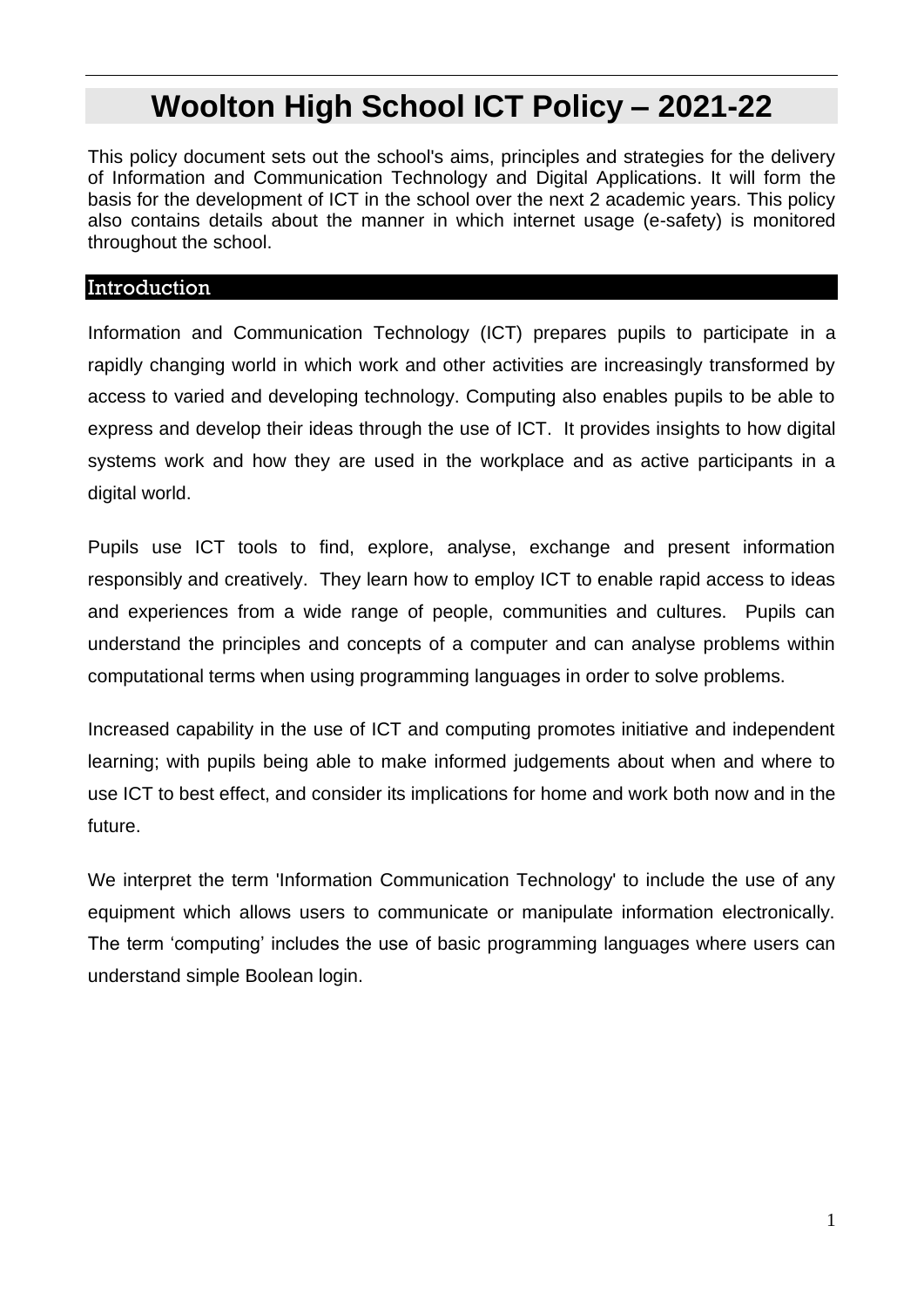## Aims

The overall aim for Information and Communication Technology and Computing is to enrich learning for all pupils and to ensure that teachers develop confidence and competence to use Information and Communication Technology in the effective teaching of their subject. Computing also ensures that pupils are digitally literate at a level suitable for the workplace and as active participants in a digital world.

#### **Information and communication technology offers opportunities for pupils to:**

- use ICT to enhance, enrich and extend learning in all curriculum areas;
- $\bullet$  encourage pupils to recognise the appropriate uses of and be confident with, ICT;
- encourage pupils to be responsible in their use of computer systems;
- help pupils to understand the consequences of ICT for the individual and society;
- explore different media and increase awareness of what ICT can provide.
- provide pupils with access to relevant and up to date technology:
- increase pupils' motivation and self-esteem by improving the presentation of their work.
- Increase ICT skills for teaching and support staff through INSET

# **Objectives**

#### **In order to achieve these aims, the school curriculum will:**

- use ICT to deliver aspects of the National Curriculum effectively;
- provide appropriate support for subject areas to develop their use of ICT and computing;
- provide opportunities for pupils to gain experience of ICT through subject specific activities in a variety of contexts;
- ensure that pupils receive a minimum entitlement in ICT skills
- ◆ ensure new technologies and software are used
- provide pupils the opportunity to write programs and solve problems using two types of programming languages.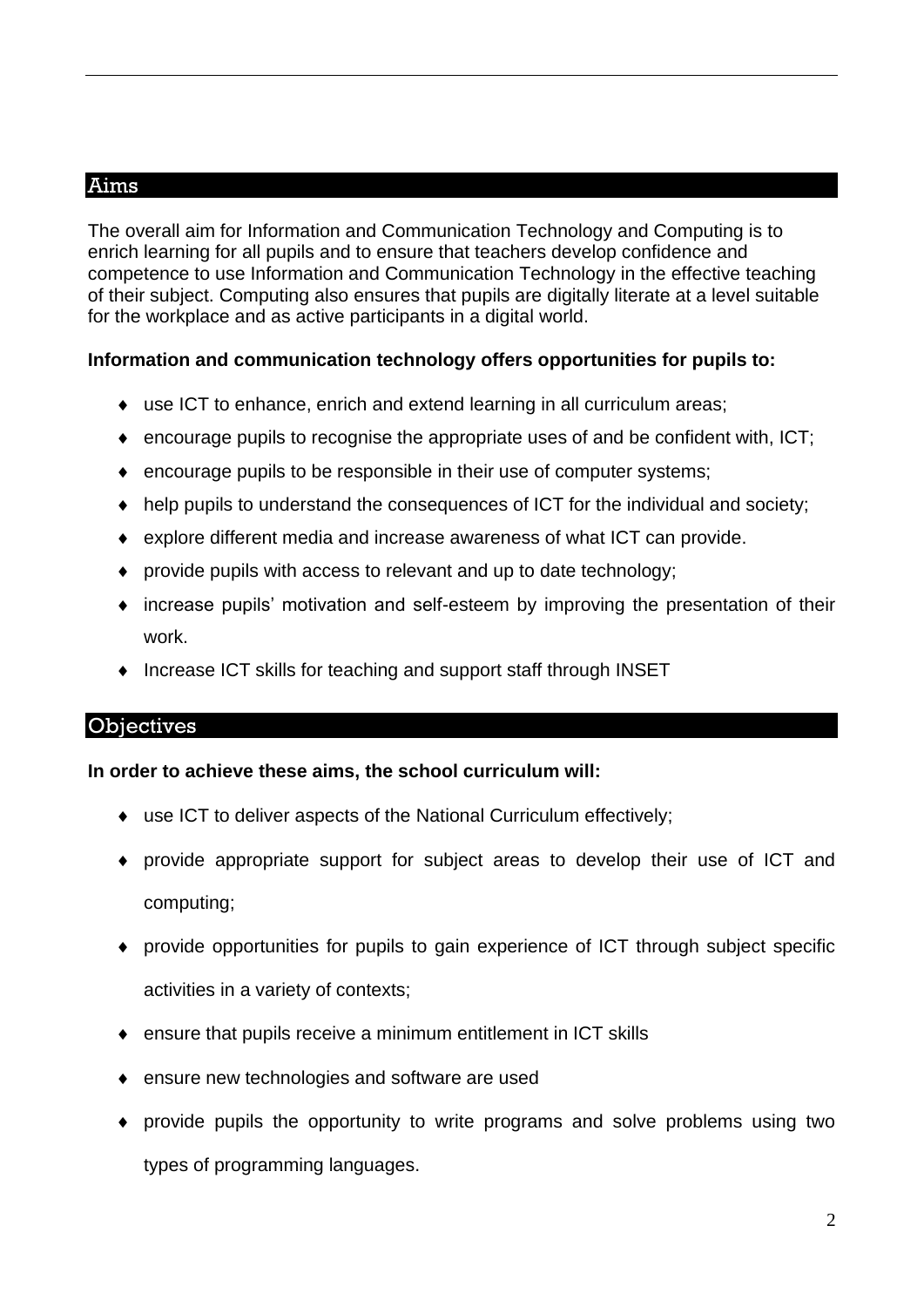## Delivery of the curriculum

#### **Key stage 3**

Pupils in years 7, 8 and 9 will be given the opportunity to use a range of software programs to learn the functional skills of ICT. They will complete several tasks throughout the year to incorporate the skills in:

- ◆ Spreadsheets
- ◆ Databases
- ◆ Desktop publishing
- ◆ Creative multimedia
- ◆ Artwork and imaging
- ◆ Game making
- ◆ Developing web products
- ◆ Programming

They will complete several tasks throughout the year and they will be given some theory work to learn about the basic operations of a computer system.

#### **Key Stage 4**

Year 10 and Year 11 pupils will build on their prior knowledge of ICT and have the opportunity to complete Functional Skills level 1 & 2.

All pupils have access to laptops across the curriculum and can use ICT facilities during break and options time. Individual machines in classrooms support the development of ICT capability by enabling further development of tasks from ICT lessons; to encourage research and allow for the creative use of ICT in other subjects.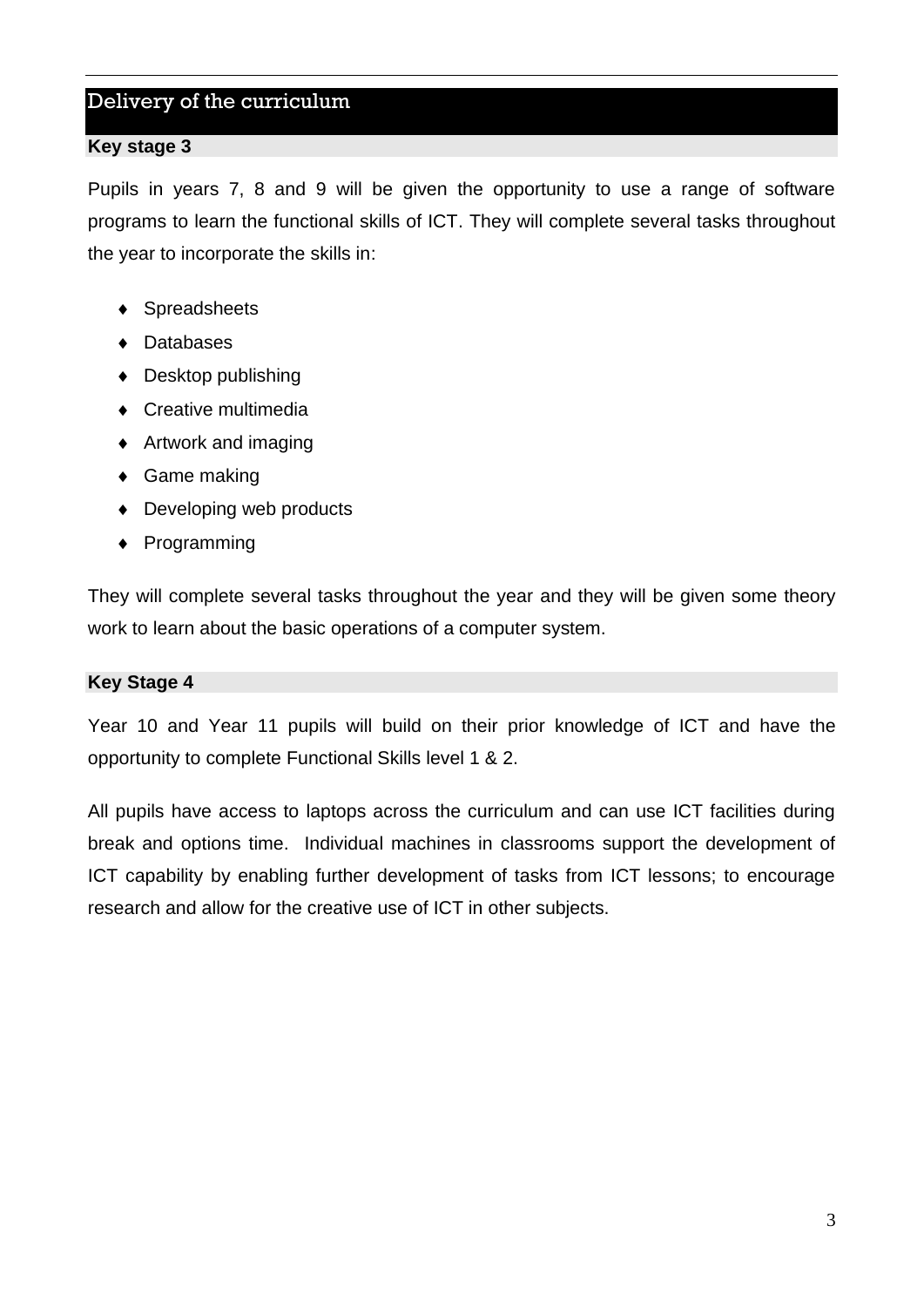## Review of the curriculum

Children arrive in school with variable ICT experiences: the systems are different and sometimes the software is different. We view these prior achievements as an advantage and aim to build on them. Therefore the subject leader will facilitate the use of Information and Communication Technology in the following ways:

- by updating the policy and schemes of work;
- by ordering/updating resources;
- by providing INSET so that all staff are confident in how to teach the subject and have sufficient ICT skills and knowledge;
- $\bullet$  to keep staff abreast of new developments;
- by taking an overview of whole school planning to ensure that opportunities occur for pupils to develop information and communication technology capability, and that progression is taking place;
- by supporting staff in developing pupils' capability;
- by attending appropriate courses to update knowledge of current developments,
- by management of the technician and the learning environment
- making sure all staff understand the system for logging faults, and use of the classroom facilities
- monitoring the curriculum
- maintaining records of software licences and their deployment.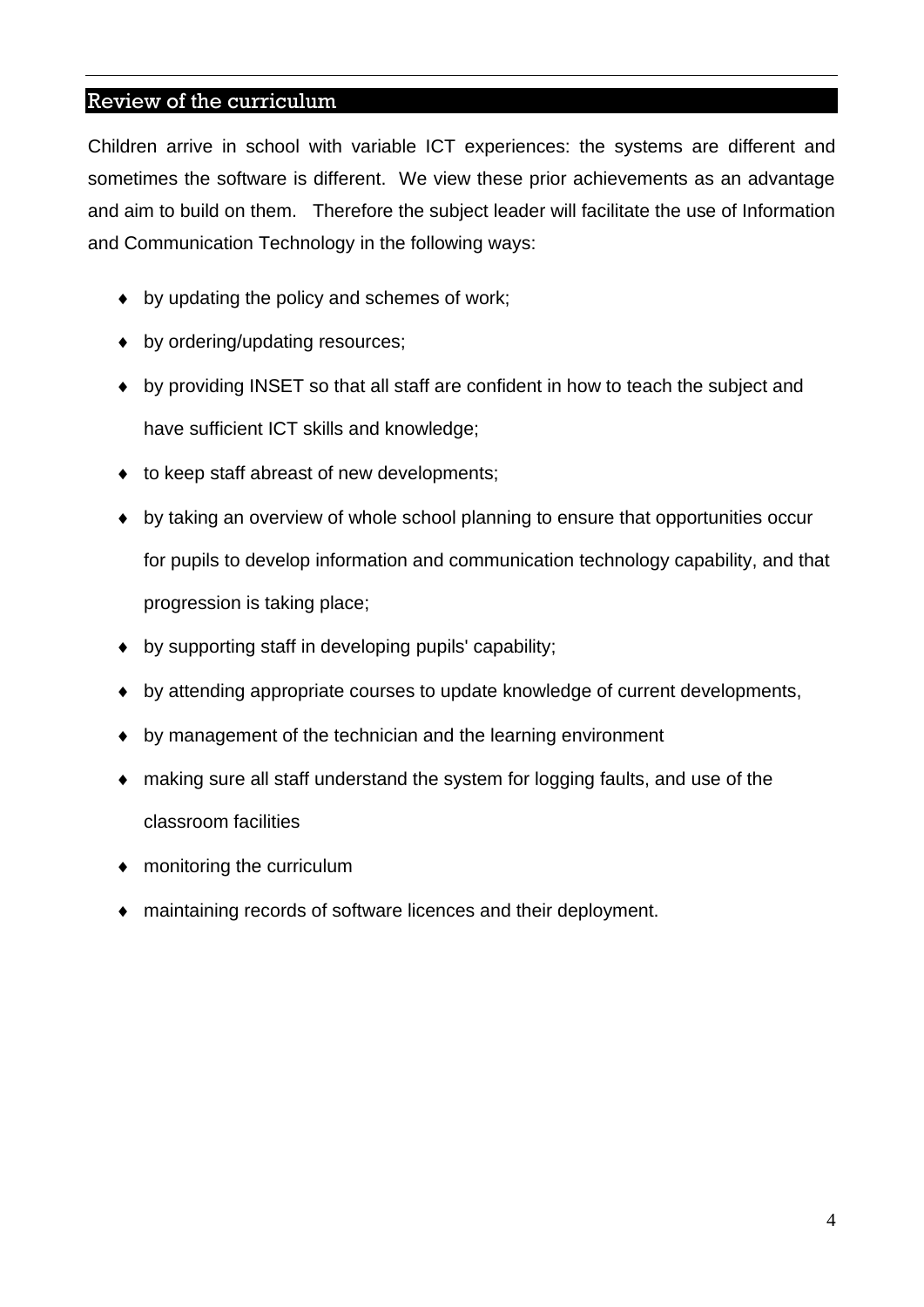## Software Provision and the Main Network

- The school has a computer network and main server.
- Each lesson all pupils have access to their own personal computer. No pupils share a computer.
- The main ICT room is equipped with 13 computers all linked to the main computer network
- All classrooms throughout the school are equipped with an interactive board.
- All teachers have their own laptop, which can be linked to the school network
- All computers give pupils access to a variety of educational software programs

## Curriculum Enhancement/Inclusion

The ICT schemes aim to promote pupils' spiritual, moral, social and cultural development, key skills and other aspects of the general teaching requirements: use of language, and health and safety.

All pupils, regardless of race or gender, shall have the opportunity to develop ICT capability. The school will promote equal opportunities for computer usage and fairness of distribution of ICT resources. Pupils who have access to computer facilities outside of school are encouraged to use it for educational benefit.

#### **The main advantages of using ICT for children with special educational needs are that it:**

- increases access to the curriculum
- ◆ enhances language skills
- develops literacy through typing skills and use of spelling and grammar checking
- allows staff to structure their teaching materials to match a learning difficulty
- enables pupils to feel confident about learning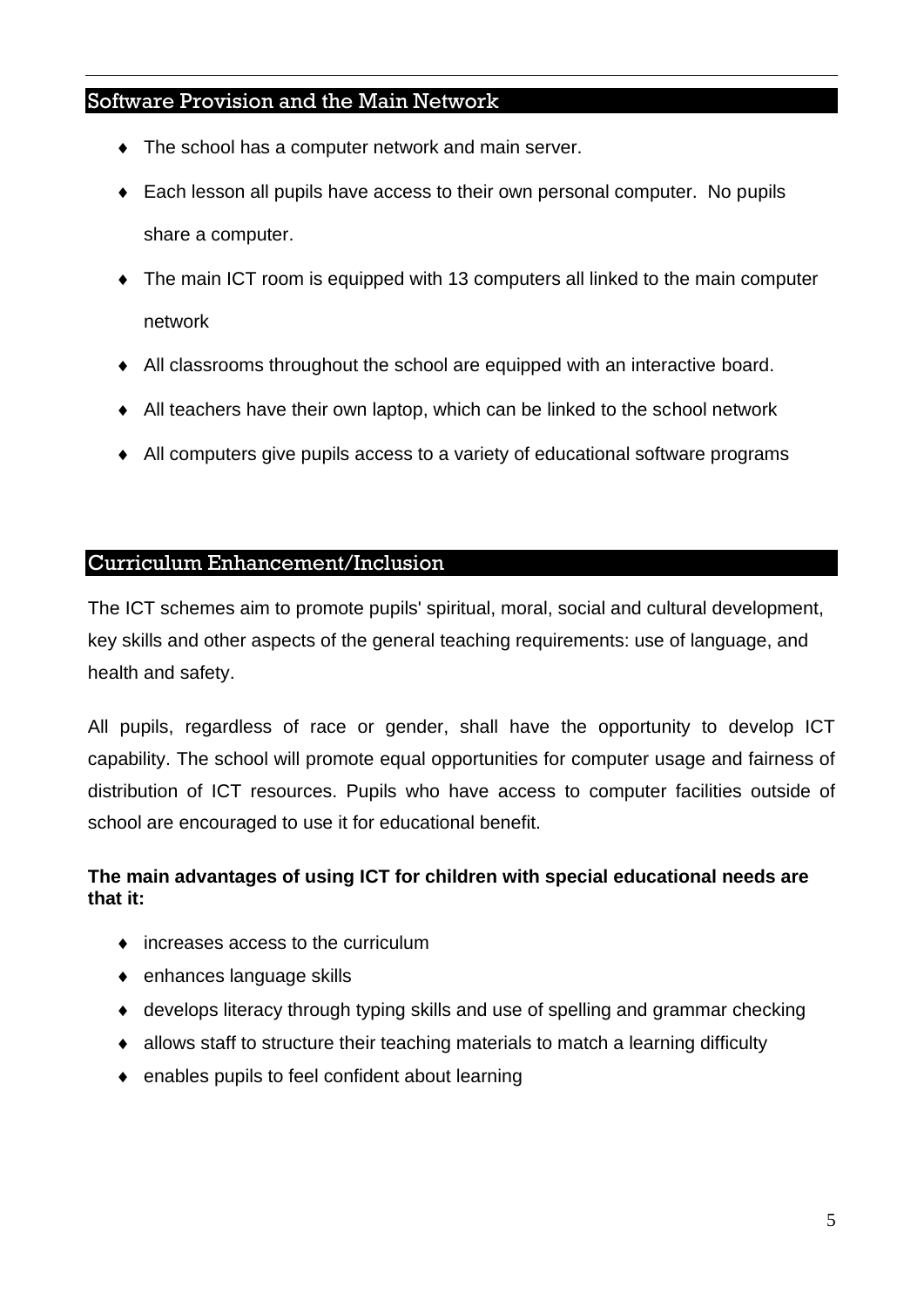#### Recording, Assessment, and Reporting

The teacher will assess the children's progress through summative and formative assessment, which will include the use of peer or self-evaluations; questioning within each lesson; end of topic assessments and reviews. This assessment will be used to support teaching and learning, whilst adhering to Woolton High's assessment policy. Evidence of pupils work will be kept electronically in individual pupil folders which will be marked electronically allowing pupils to respond to their feedback and save a new copy of their work with evidence of their improvements.

For reporting purposes, which will be at the end of each half-term, a description of achievement will be given to pupil's parents or carers. Each task pupil's complete will be marked with comments, effort, and attainment grades based on the AFL criteria set for ICT.

#### **Monitoring will be carried out by the ICT coordinator, in the following ways:**

- observation of ICT displays
- ◆ collection of class ICT files
- looking at the work in their individual paper files, electronic files or notebooks
- classroom observation

#### Health & Safety Procedures

Before being allowed to work in the computer suite(s) all children are made aware of the arrangements if they hear the fire alarm. All pupils are aware of the evacuation route and location of fire extinguishers, which can be found on the wall outside of the ICT suite, in corridors. All computer equipment will be checked and tested annually by the computer technician.

Pupils are all aware that eating or drinking must not take place in the ICT suite in the event of spillage on electrical equipment. No water fountains are based in the ICT room to eliminate this occurrence.

Children will also be made aware of the correct way to sit when using the computer and the need to take regular breaks if they are to spend any length of time on computers. Pupils are aware of the *Computer Room Rules.* The school employs a **'Responsible Use of the Internet**' (as stated in '**Internet safety (e-safety)'** overleaf).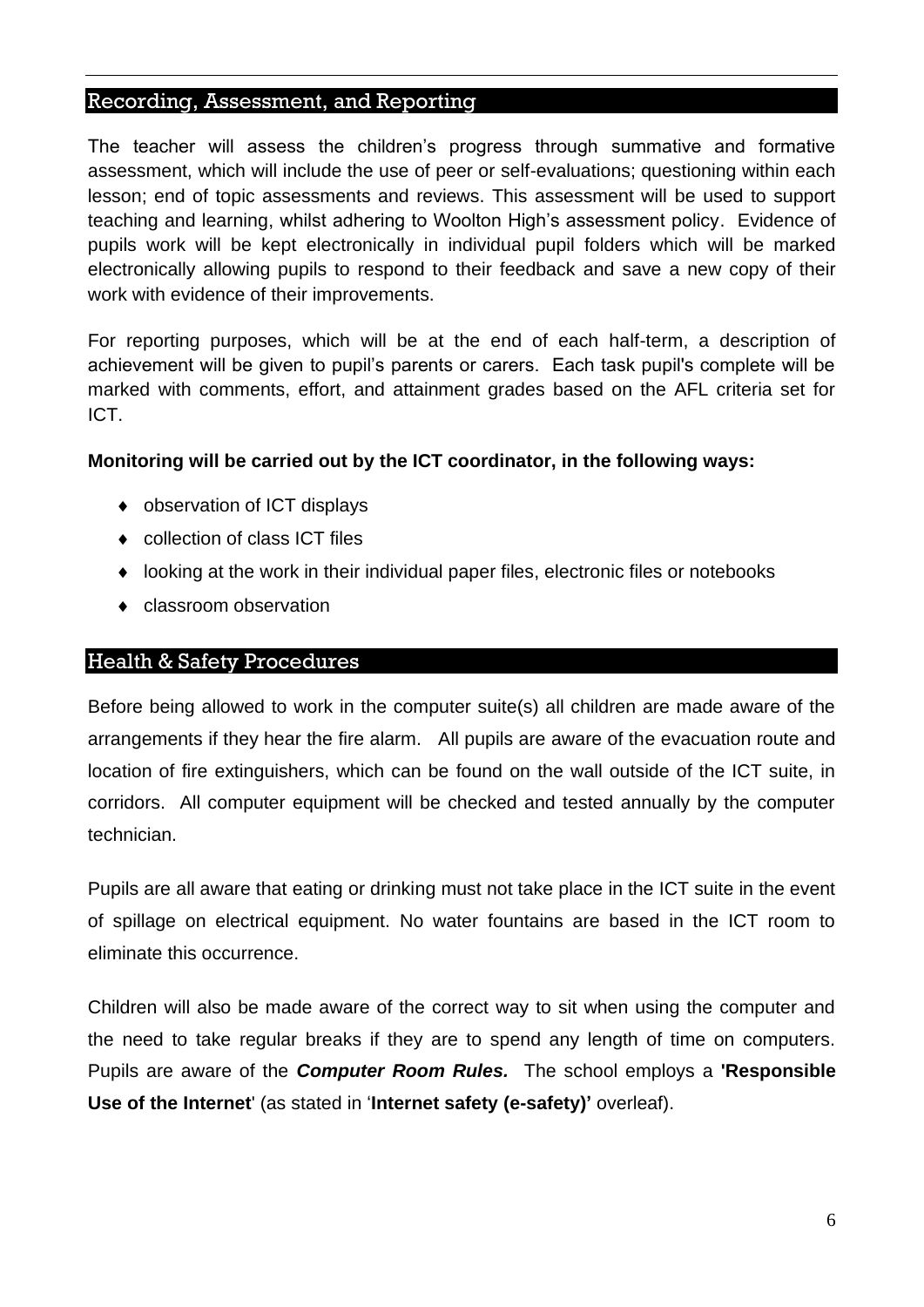**Pupils and staff are made aware of some other main health and safety issues involved when working on computers, such as:**

- Positioning of the monitors on the desk
- Appropriate height of chairs suitable for working on the benches
- ◆ Use of hand rests for keyboards
- ◆ No eating or drinking in the ICT room
- Using appropriate display setting for accessing information displayed on the monitor
- ◆ Risks involved when using online chat rooms
- ◆ Repetitive Strain Injury

## Internet Safety (e-safety)

- All pupils have access to the Internet, which is filtered by the LA by firewalls.
- All pupils need to be aware that Internet and network access is monitored by the school and all sites visited by a pupil may be logged.
- Sites and materials accessed must be appropriate to work in school. Users will recognise materials that are inappropriate and should expect to have their access removed.
- All pupils need to be aware of copyright and plagiarism. Any passage of text, copied from the Internet that contains more than 40 words should be acknowledged, giving the site URL, author / organisation and date.
- $\bullet$  If any pupil is unsure about the suitability of a web page they should consult a member of staff immediately.
- All computer or laptop screens should be in a position that can be viewed by a member of staff at any time to eliminate any safeguarding issues.
- All pupils need to be aware of the measures that they should adhere to in order to stay safe when using ICT.